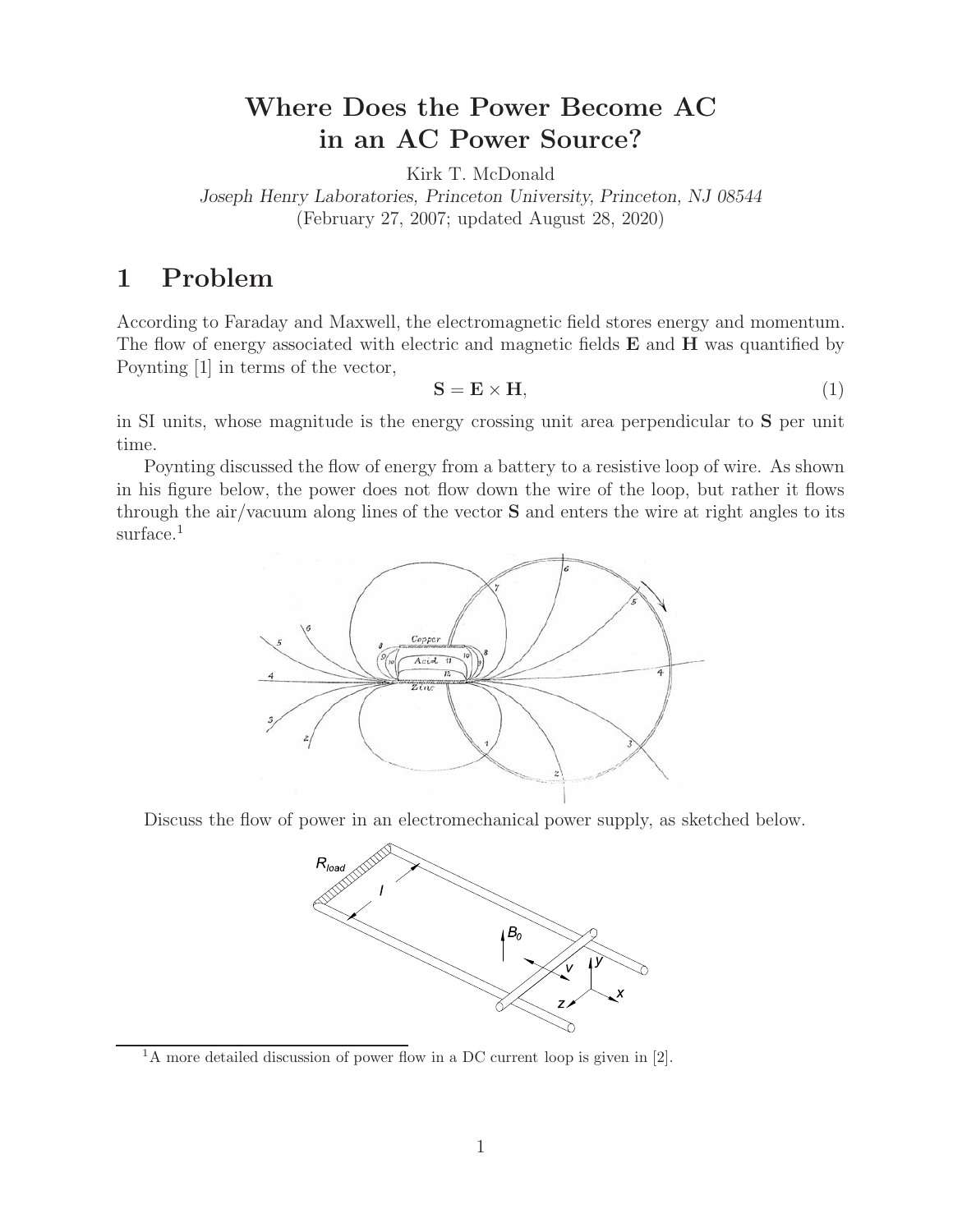A metal bar slides in the  $x$  direction along a U-shaped wire with oscillator velocity  $\mathbf{v} = v(t) \hat{\mathbf{x}} = v_0 \cos \omega t \hat{\mathbf{x}}$  through a region of uniform magnetic field,

$$
\mathbf{B}_0 = B_0 \hat{\mathbf{y}}.\tag{2}
$$

The metal bar is aligned along the z direction, with distance l between its two points of contact with the U-shaped wire. All materials in this example have magnetic permeability  $\mu_0$ .

*For an application of this type of AC generator in watches, see [3].*

## **2 Solution**

It will be difficult to give a complete analytic description of the Poynting vector throughout the circuit, so we will content ourselves with a characterization of the energy flow across the surface of the most relevant circuit elements.

First, we recall the well-known example<sup>2</sup> of a cylindrical resistor of radius a, length  $l$ and resistivity  $\rho$ . The corresponding resistance is  $R = \rho l / \pi a^2$ , so that when the resistor carries current I along its axial direction, the power consumed is  $P = I^2 R$ . An axial electric field  $E_z = \rho J = \rho I / \pi a^2$  exists inside the resistor to drive the current, and an azimuthal magnetic field  $H_{\phi} = I/2\pi a$  exists at the surface of the resistor. The Poynting vector at the cylindrical surface of the resistor points inward,  $S_r = -E_zH_\phi = -\rho I^2/2\pi^2 a^3$ . Since the Poynting vector vanishes on the two circular ends of the resistor, the total power flowing into the resistor via electromagnetic fields is the Poynting vector  $|S_r|$  times the surface area  $2\pi a l$ , namely  $P_{\text{in}} = I^2 \rho l / \pi a^2 = I^2 R$ . Thus, the inward electromagnetic energy flow described by the Poynting vector **S** at the surface of the resistor accounts for its  $I^2R$  power consumption.

#### **2.1 EMF and Current in the Circuit**

According to Faraday's law, the EMF  $\mathcal E$  around a circuit is equal to the (negative) time rate of change of the magnetic flux through the circuit. In the present example we find,

$$
\mathcal{E}(t) = v(t)lB_0.
$$
\n(3)

If the total load resistance in the circuit is  $R$ , then a current,

$$
I(t) = \mathcal{E}/R = \frac{v(t)lB_0}{R},
$$
\n(4)

flows in the circuit, and the (instantaneous) power consumption is,

$$
P = I^2 R = \frac{\mathcal{E}^2}{R} = \frac{v^2 l^2 B_0^2}{R} \,. \tag{5}
$$

The total resistance  $R$  is the sum of the resistances of the four straight line segments of the circuit. The problem is somewhat conceptually simpler if the resistance is negligible for the two long segments on which the bar slides. That is, we approximate,

$$
R \approx R_{\text{load}} + R_{\text{bar}} = \frac{\rho_{\text{load}}l}{\pi a_{\text{load}}^2} + \frac{\rho l}{\pi a^2},\tag{6}
$$

 ${}^{2}$ For a typical textbook discussion, see Example 8.1 of [4].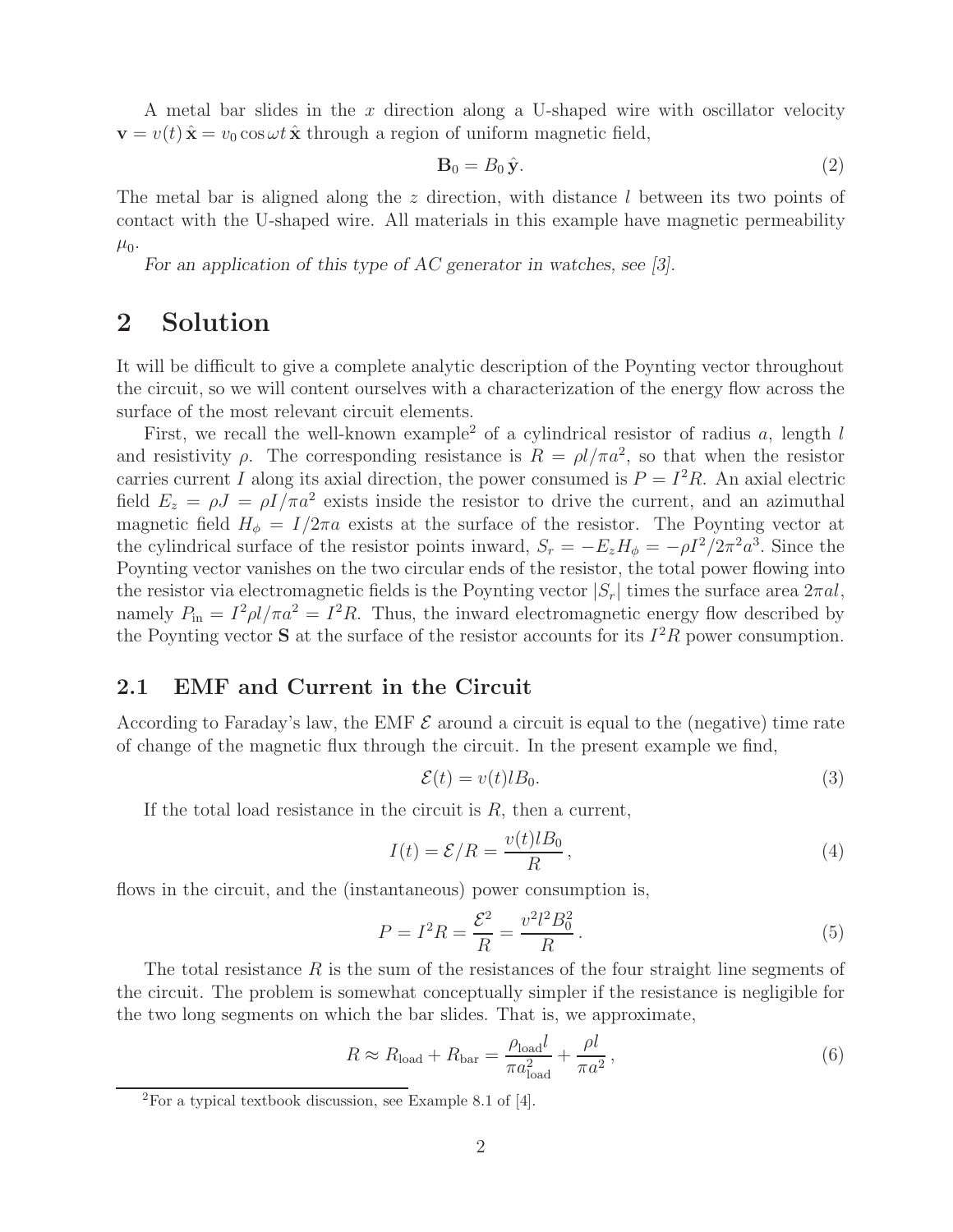where  $\rho$  is the resistivity and a is the radius of a segment (load or sliding bar, both of length  $l$ ).

The voltage drop across the sliding bar is,

$$
\Delta V = IR_{\text{bar}} = \frac{R_{\text{bar}}}{R} \mathcal{E} \,, \tag{7}
$$

which implies that the electric field inside the sliding bar and parallel to its axis (the z-axis) is,

$$
\mathbf{E}_{\parallel} = \frac{IR_{\text{bar}}}{l}\hat{\mathbf{z}}.\tag{8}
$$

#### **2.2 Mechanical Power Equals Electrical Power**

The current flows in the  $+z$ -direction inside the sliding bar when its velocity is in the  $+z$ direction. Hence, the sliding bar experiences a Lorentz force (in the lab frame),

$$
\mathbf{F}(t) = I(t)l\,\hat{\mathbf{z}} \times \mathbf{B}_0 = -IlB_0\,\hat{\mathbf{x}} = -\frac{v(t)l^2B_0^2}{R}\,\hat{\mathbf{x}}.\tag{9}
$$

An external force  $\mathbf{F}_{ext} = -\mathbf{F}$  must be applied to keep the bar sliding with velocity **v**(*t*). The (instantaneous) power delivered into the system by this external mechanical force is,

$$
P_{\text{ext}} = \mathbf{F}_{\text{ext}} \cdot \mathbf{v} = \frac{v^2 l^2 B_0^2}{R} = P. \tag{10}
$$

That is, a lab-frame analysis indicates that the external mechanical system which drives the sliding bar provides the power (5) that is consumed by  $I^2R$  electrical heating.

We can also give an analysis in the rest frame of the sliding bar (the  $*$  frame). For this, we suppose that the magnet which produces the field  $\mathbf{B}_0$  is at rest in the lab frame. When this field exerts force **F** on the sliding bar (in the lab frame), there is a reaction force −**F** on the magnet. To keep the magnet at rest there must be an external force  $\mathbf{F}'_{ext} = -(-\mathbf{F}) = -\mathbf{F}_{ext}$ on it. In the rest frame of the sliding bar, the magnet has velocity  $-\mathbf{v}$ , so the force  $\mathbf{F}'^* = \mathbf{F}'_{ext}$ on the moving magnet must deliver power  $P^* = \mathbf{F}^* \cdot -\mathbf{v} = \mathbf{F}_{ext} \cdot \mathbf{v} = P$ .

#### **2.3 The Motional EMF**

The argument of sec. 2.1 did not localize the source of the EMF. It often considered that the EMF is generated in the portion of the sliding bar that is immersed in the external magnetic field. Here, we give an analysis that supports this view.

Faraday's law can be expressed in various forms,<sup>3</sup>

$$
\mathcal{E} = -\frac{d\Phi_{\mathbf{B}}}{dt} = -\frac{d}{dt} \int_{\text{loop}} \mathbf{B} \cdot d\mathbf{A} \mathbf{r} \mathbf{e} \mathbf{a} = \oint (\mathbf{v} \times \mathbf{B} + \mathbf{E}) \cdot d\mathbf{l} = \mathcal{E}_{\text{motional}} + \mathcal{E}_{\text{fixed loop}}, \tag{11}
$$

where,

$$
\mathcal{E}_{\text{motional}} = \oint_{\text{loop}} \mathbf{v} \times \mathbf{B} \cdot d\mathbf{l},\tag{12}
$$

 ${}^{3}$ See, for example, sec. 2.1 of  $[5]$ .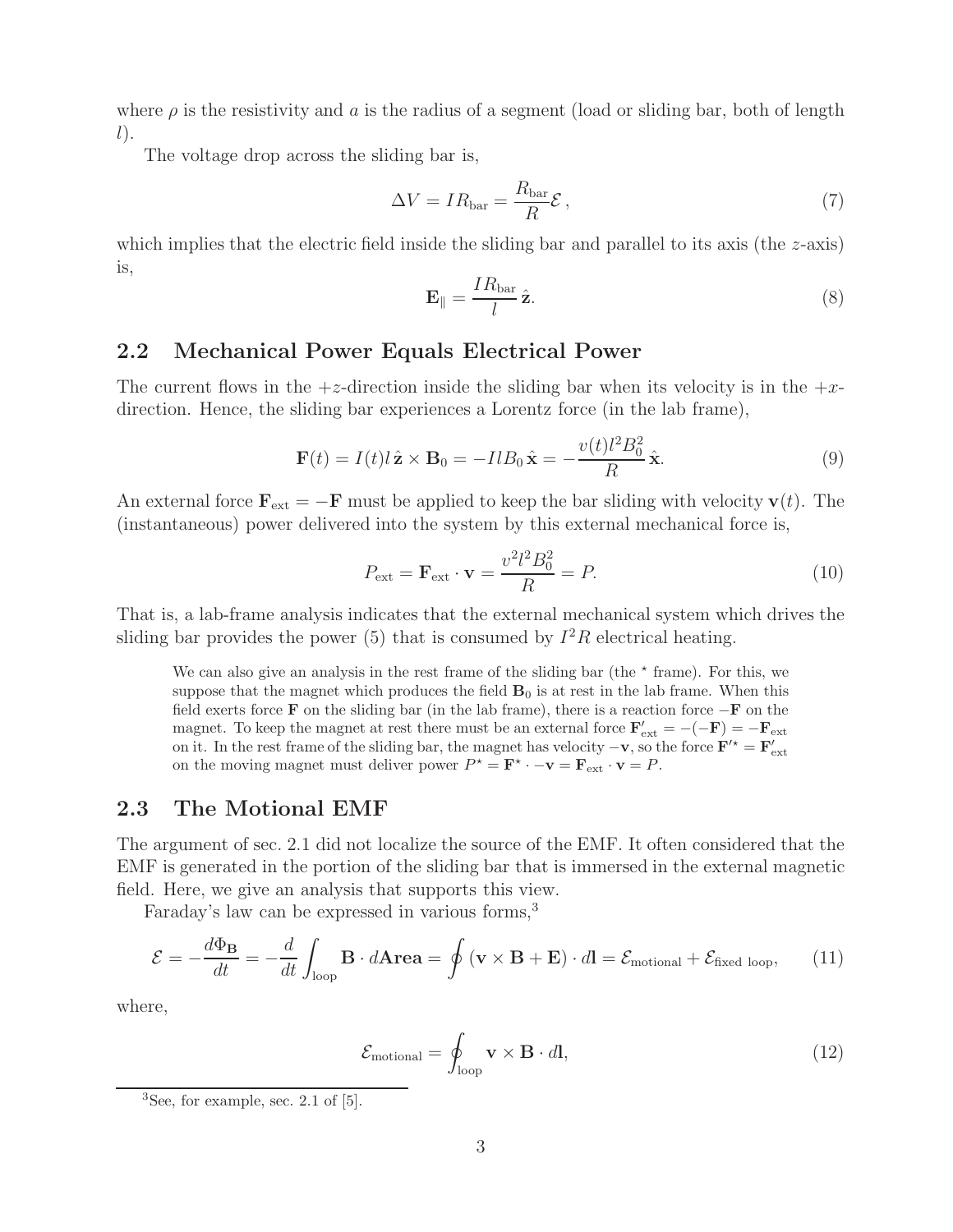and,

$$
\mathcal{E}_{\text{fixed loop}} = -\frac{\partial}{\partial t} \int_{\text{loop at time } t} \mathbf{B} \cdot d\mathbf{Area} = -\int_{\text{loop}} \frac{\partial \mathbf{B}}{\partial t} \cdot d\mathbf{Area} = \oint_{\text{loop}} \mathbf{E} \cdot d\mathbf{l}, \tag{13}
$$

using  $\nabla \times \mathbf{E} = -\partial \mathbf{B}/\partial t$  and Stoke's theorem.

In the present example, where the external magnetic field  $\mathbf{B}_0$  is independent of time,  $\mathcal{E}_{\text{fixed loop}} = 0$ , and the EMF is entirely motional,

$$
\mathcal{E} = \mathcal{E}_{\text{motional}} = vlB_0, \qquad (14)
$$

as in eq. (3). This suggests that the sliding bar is the source of the EMF.

If so, the electromagnetic energy generated in this example should flow from the sliding bar. That is, the integral of lab-frame Poynting vector (1) over the surface of the sliding bar should equal the power delivered to the rest of the circuit.

To compute the lab-frame Poynting vector, we need more details as to the electromagnetic fields at the surface of the sliding bar, which are most easily obtained by transformation of an analysis in the rest frame of the sliding bar. So, we digress to discuss the latter frame, and return to the lab frame in secs. 2.6-7.

#### **2.4 Fields in the Rest Frame of the Bar**

First, we consider the fields associated with the lab-frame magnetic field  $\mathbf{B}_0$  as observed in rest frame of the sliding bar, in which quantities are designated with the superscript  $\star$ . The speed  $v$  of the bar in the lab frame is much less than the speed of light  $c$ , so we will ignore effects of order  $v^2/c^2$ , and write  $\gamma = 1/\sqrt{1 - v^2/c^2} \approx 1$ .

Then, the external magnetic field in the frame of the sliding bar is,

$$
\mathbf{B}_0^* = \gamma \mathbf{B}_0 \approx \mathbf{B}_0 = B_0 \hat{\mathbf{y}}.\tag{15}
$$

And, associated with the lab-frame magnetic field **B**0, there is an electric field,

$$
\mathbf{E}_0^* = \gamma \mathbf{v} \times \mathbf{B}_0 \approx \mathbf{v} \times \mathbf{B}_0 = v \hat{\mathbf{x}} \times B_0 \hat{\mathbf{y}} = v B_0 \hat{\mathbf{z}}, \tag{16}
$$

in the rest frame of the sliding bar.

Next, there is the magnetic field due to the current  $I$  in the circuit. To a good approximation this magnetic field is azimuthal, and independent of coordinate z inside the bar of radius a,

$$
\mathbf{B}_{\phi}^{\star}(r < a) = \frac{\mu_0 I r}{2\pi a^2} \hat{\boldsymbol{\phi}}.\tag{17}
$$

Electrons drift inside the bar with velocity  $\mathbf{v}_d^* = v_d \hat{\mathbf{z}}$  (which is the same as the lab-frame drift velocity  $\mathbf{v}_d$ ). The Lorentz force on a conduction electron of charge e at radius  $r < a$  in the rest frame of the bar is,

$$
\mathbf{F}^{\star} = e \mathbf{v}_d^{\star} \times \mathbf{B}^{\star} \approx e v_d \hat{\mathbf{z}} \times (\mathbf{B}_0 + \mathbf{B}_{\phi}^{\star}) = -e v_d \left( B_0 \hat{\mathbf{x}} + \frac{\mu_0 I r}{2\pi a^2} \hat{\mathbf{r}} \right).
$$
 (18)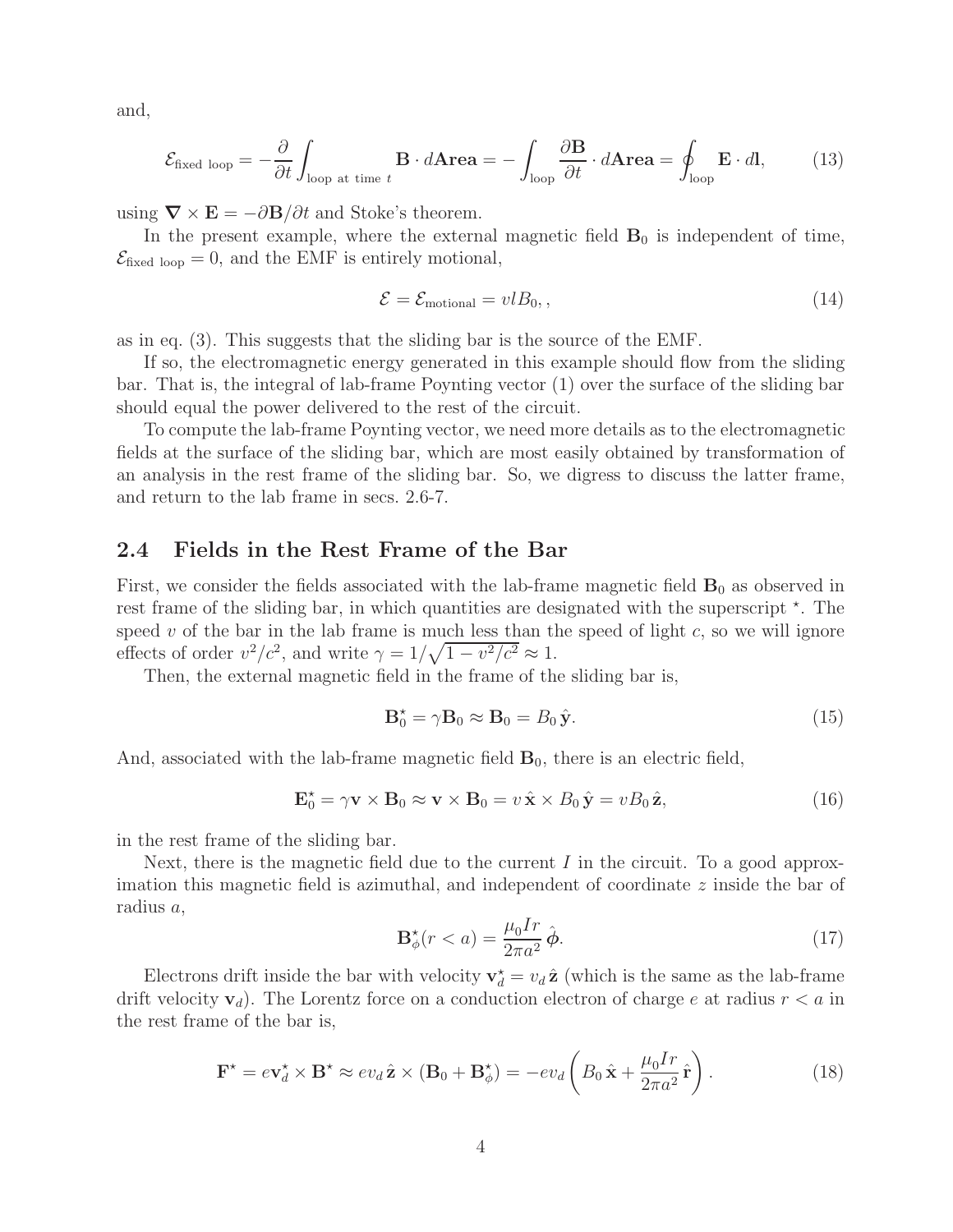For steady behavior, this tranverse force must be compensated by an equal and opposite force. The second term in eq. (18) is a "radial pinch," and leads to a very slight difference in the density of electrons and lattice ions, as discussed in [6]. We neglect this tiny effect in the following.

The first term of eq.  $(18)$  leads to a charge separation along the x-direction, until surface charges on the wire establish the so-called is the Hall electric field [7],

$$
\mathbf{E}_{\mathbf{H}}^{\star} \approx -\mathbf{v}_{d}^{\star} \times \mathbf{B}_{0} = v_{d} B_{0} \hat{\mathbf{x}}, \tag{19}
$$

which counteracts the Lorentz force on the drifting, conduction electrons.<sup>4</sup>

If the bar has resistivity  $\rho$ , radius a and carries current I, then this current is driven by a longitudinal electric field inside the bar, whose value in the rest frame of the bar is,

$$
\mathbf{E}_{\parallel}^{\star} = \rho \mathbf{J} = \frac{\rho I}{\pi a^2} \hat{\mathbf{z}},\tag{20}
$$

which is the same as the lab-frame field (8) when  $v \ll c$ .

In greater detail, the motional field (16) leads to charge accumulations on the surface of the wire as needed to establish the longitudinal fields that drive the current. Inside the bar, the field  $\mathbf{E}_q^{\star}$  due to this charge accumulation opposes the motional field (16) and alters the longitudinal field to strength (20). Hence,

$$
\mathbf{E}_q^* = \mathbf{E}_{\parallel}^* - \mathbf{E}_0^* = \left(\frac{\rho I}{\pi a^2} - v B_0\right) \hat{\mathbf{z}}.
$$
 (21)

Of course, the line integral of the longitudinal electric field around the circuit remains  $\mathcal{E} = vlB_0.$ 

#### **2.5 Poynting Flux at the Surface of the Bar in its Rest Frame**

The (instantaneous) Poynting vector,  $S^* = E^* \times B^*/\mu_0$  just inside the surface of the bar, in its rest frame, depends on the (instantaneous) fields,

$$
\mathbf{E}^{\star}(r = a^{-}) = \mathbf{E}_{\parallel}^{\star} + \mathbf{E}_{\mathrm{H}}^{\star} \approx \frac{\rho I}{\pi a^{2}} \hat{\mathbf{z}} + v_{d} B_{0} \hat{\mathbf{x}},
$$
\n(22)

and,

$$
\mathbf{B}^{\star}(r = a^{-}) = \mathbf{B}_{0}^{\star} + \mathbf{B}_{\phi}^{\star} \approx B_{0} \hat{\mathbf{y}} + \frac{\mu_{0} I}{2\pi a} \hat{\boldsymbol{\phi}}.
$$
 (23)

Thus,

$$
\mathbf{S}^{\star}(r=a^{-}) = \frac{(\mathbf{E}_{\parallel}^{\star} + \mathbf{E}_{\mathrm{H}}^{\star} \times (\mathbf{B}_{0}^{\star} + \mathbf{B}_{\phi}^{\star})}{\mu_{0}} \n= \frac{\mathbf{E}_{\parallel}^{\star} \times \mathbf{B}_{0}^{\star}}{\mu_{0}} + \frac{\mathbf{E}_{\mathrm{H}}^{\star} \times \mathbf{B}_{0}^{\star}}{\mu_{0}} + \frac{\mathbf{E}_{\parallel}^{\star} \times \mathbf{B}_{\phi}^{\star}}{\mu_{0}} + \frac{\mathbf{E}_{\mathrm{H}} \times \mathbf{B}_{\phi}^{\star}}{\mu_{0}} \n= -\frac{\rho I B_{0}}{\mu_{0} \pi a^{2}} \hat{\mathbf{x}} - \frac{v_{d} B_{0}^{2}}{\mu_{0}} \hat{\mathbf{y}} - \frac{\rho I^{2}}{2\pi^{2} a^{3}} \hat{\mathbf{r}} - \frac{v_{d} I B_{0} \cos \phi}{2\pi a} \hat{\mathbf{z}},
$$
\n(24)

<sup>4</sup>See also [8, 9]. See [10] for a discussion of the relation between the Hall field (19) and the Lorentz force (9) felt by the lattice ions of the sliding bar.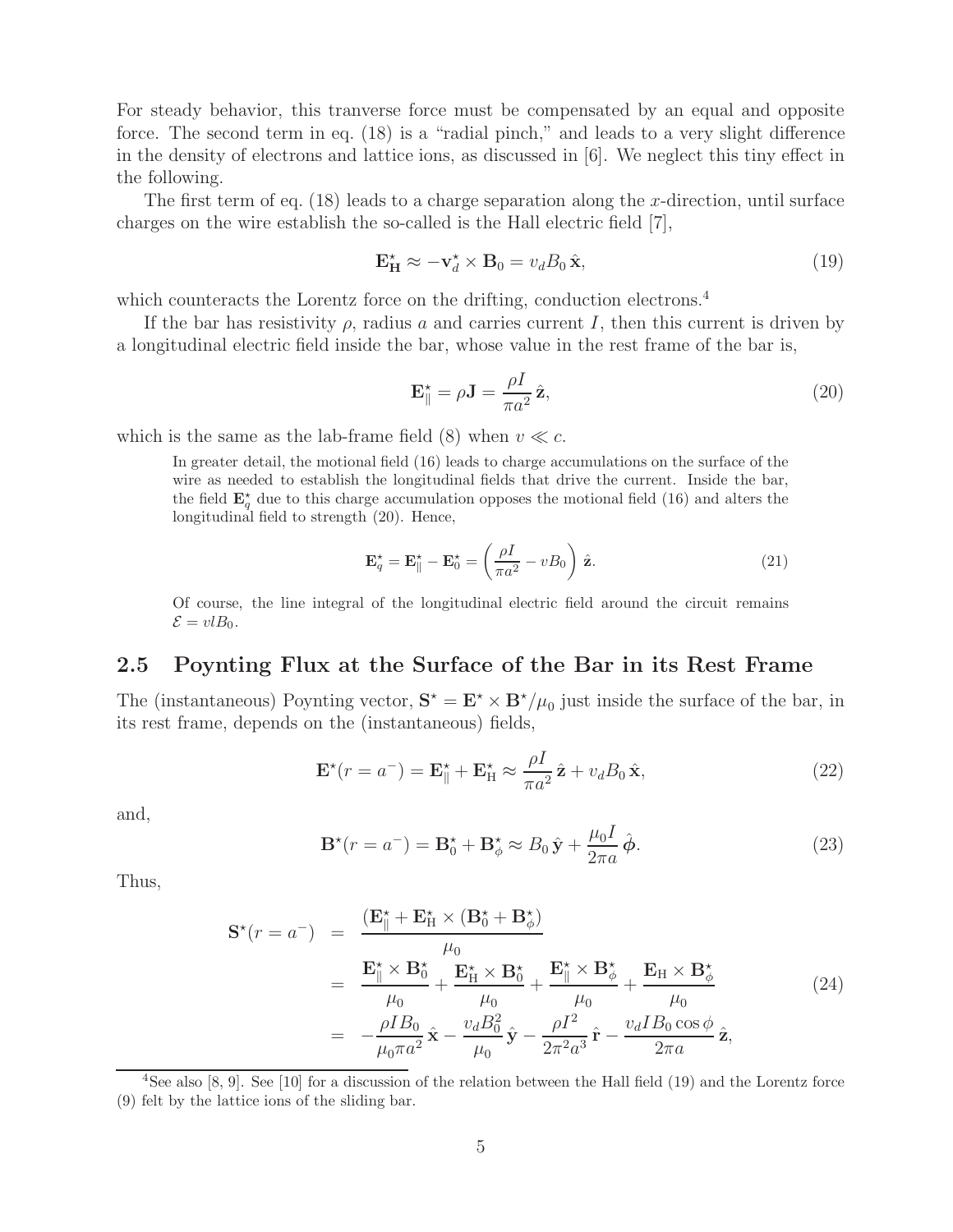noting that  $\hat{\mathbf{x}} = \cos \phi \, \hat{\mathbf{r}} - \sin \phi \, \phi$ . Only the third term of eq. (24) leads to net (instantaneous) electromagnetic power flow across the surface of the sliding bar,

$$
P_{\text{leaving bar}}^* = \oint_{\text{bar}} \mathbf{S} \cdot d\mathbf{Area} = -\frac{\rho l I^2}{\pi a^2} = -I^2 R_{\text{bar}}.\tag{25}
$$

That is, (instantaneous) power  $I^2R_{\text{bar}}$  flows into the bar in its rest frame, which power is consumed by Joule heating of the bar.

As seen in sec. 2.2, the power dissipated in the circuit appears to be provided in the lab frame by the mechanical forces on the sliding bar. However, the result of the analysis in the rest frame of the sliding bar (this section) indicates that the sliding bar is a sink, rather than a source, of power. We infer that in the rest frame of the bar, the power appears to be provided by the forces on the magnet (which is in motion in this frame) that produces the field  $\mathbf{B}_0^{\star}$ .<sup>5</sup>

### **2.6 Lab-Frame Electric and Magnetic Fields at the Surface of the Sliding Bar**

We new return to the lab frame, where the task now to describe, via the Poynting vector  $(1)$ , the flow of power (10) from the sliding bar through the electromagnetic field to the resistive load. For this, we need to know the total electric field **E** and total magnetic field  $\mathbf{H} = \mathbf{B}/\mu_0$ at the surface of the bar to calculate  $S = \mathbf{E} \times \mathbf{H} = \mathbf{E} \times \mathbf{B}/\mu_0$ .

Thus far, the only fields identified in the lab frame are the external magnetic field **B**0, given by eq. (2), and the axial electric field  $\mathbf{E}_{\parallel}$  inside the sliding bar, given by (8). Other electric and magnetic fields have been identified in the rest frame of the sliding bar, and must be transformed to the lab frame.

Because the speed v of the sliding bar is much less than c, the magnetic field  $\mathbf{B}_{\phi}$  appears in the lab frame as the magnetic field  $\mathbf{B}_{\phi} \approx \mathbf{B}_{\phi}^*$ . In the lab frame,  $\mathbf{B}_{\phi}$  is associated with the electric field, $6$ 

$$
\mathbf{E}_v \approx -\mathbf{v} \times \mathbf{B}_{\phi}^{\star} = -\mathbf{v} \times \frac{\mu_0 I}{2\pi a} \hat{\boldsymbol{\phi}} = -v \hat{\mathbf{x}} \times \frac{\mu_0 I}{2\pi a} (-\sin\phi \hat{\mathbf{x}} + \cos\phi \hat{\mathbf{y}}) = -\frac{\mu_0 v I \cos\phi}{2\pi a} \hat{\mathbf{z}}.
$$
 (26)

Similarly, the electric field  $\mathbf{E}^* = \mathbf{E}^* + \mathbf{E}^*$  at the surface of the sliding bar in its rest frame transforms to the lab-frame electric field,

$$
\mathbf{E}_{\parallel} + \mathbf{E}_{H} \approx \mathbf{E}_{\parallel}^* + \mathbf{E}_{H}^* = \frac{\rho I}{\pi a^2} \hat{\mathbf{z}} - v_d B_0 \hat{\mathbf{x}},\tag{27}
$$

as well as to the lab-frame magnetic field,

$$
\mathbf{B}_{\mathbf{v}} \approx \mathbf{v}/c^2 \times (\mathbf{E}_{\parallel}^{\star} + \mathbf{E}_{H}^{\star}) = -\frac{\rho v I}{\pi a^2 c^2} \hat{\mathbf{y}}.
$$
 (28)

The magnetic field  $\mathbf{B}_v$  is of order  $1/c^2$ , so we ignore it in the same approximation as taking  $\gamma$  to be 1.

<sup>5</sup>This is an illustration of the relativity of energy flow, also discussed in [11].

<sup>&</sup>lt;sup>6</sup>The field  $\mathbf{E}_v$  is also equal to  $-\partial \mathbf{A}/\partial t$ , where **A** is the time-dependent vector potential of the moving magnetic field,  $\mathbf{B}_{\phi}$ .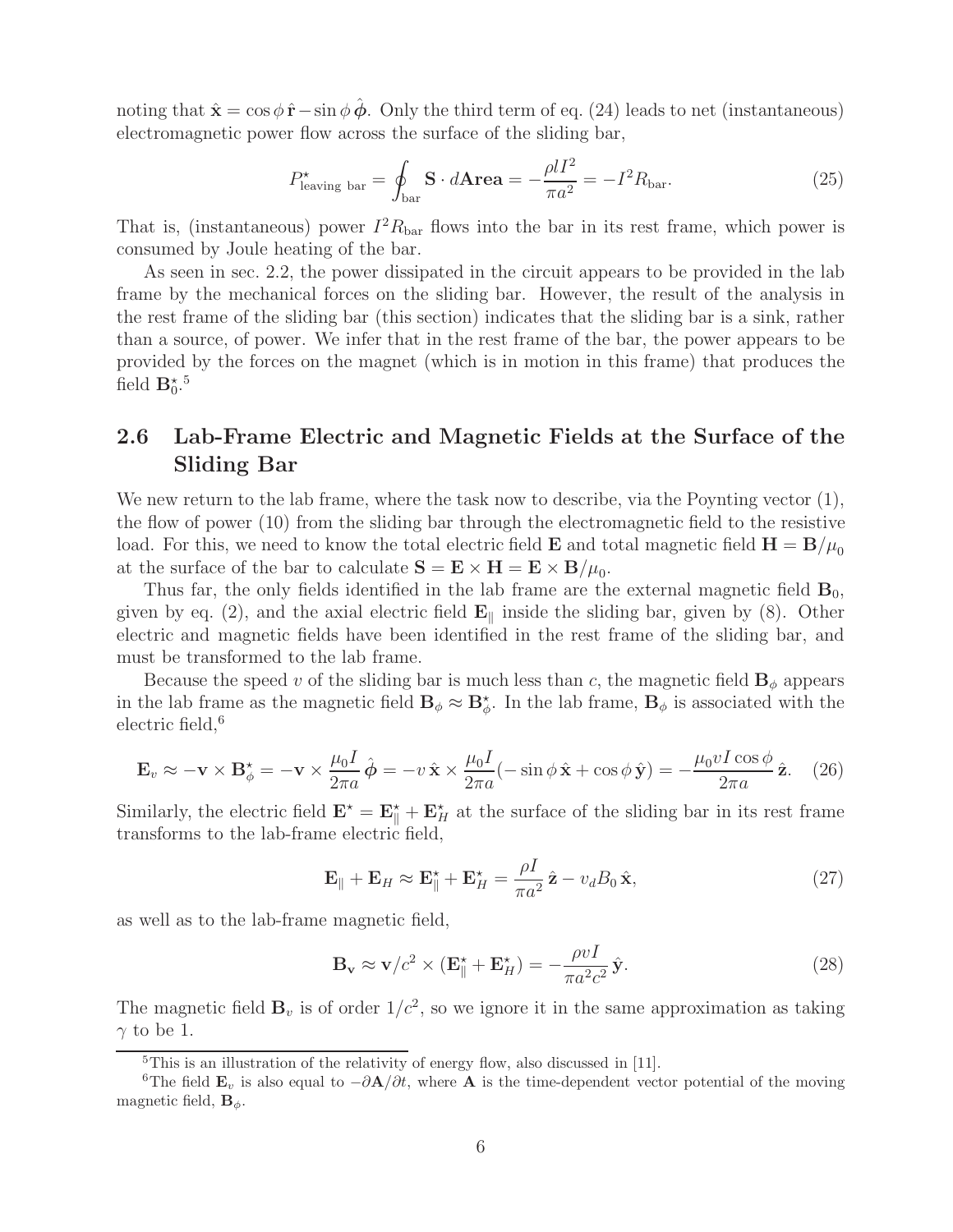The total electric field in the lab frame at the surface of the sliding bar is (neglecting terms of order  $1/c^2$ ,

$$
\mathbf{E} = \mathbf{E}_{\parallel} + \mathbf{E}_{H} + \mathbf{E}_{v} \approx -v_{d} B_{0} \hat{\mathbf{x}} + \left(\frac{\rho I}{\pi a^{2}} - \frac{\mu_{0} v I \cos \phi}{2\pi a}\right) \hat{\mathbf{z}},
$$
\n(29)

and the magnetic field is,

$$
\mathbf{B} \approx \mathbf{B}_0 + \mathbf{B}_{\phi} \approx \left( B_0 - \frac{\rho v I}{\pi a^2 c^2} \right) \hat{\mathbf{y}} + \frac{\mu_0 I}{2\pi a} \hat{\boldsymbol{\phi}}.
$$
 (30)

### **2.7 Poynting Vector at the Surface of the Sliding Bar in the Lab Frame**

The (instantaneous) Poynting vector of fields (29) and (30) at the surface of the sliding bar contains four terms,

$$
\mathbf{S}(r = a^{-}) = \frac{\mathbf{E} \times \mathbf{B}}{\mu_0}
$$
(31)  

$$
= -\frac{v_d B_0}{\mu_0} \left( B_0 - \frac{\rho v I}{\pi a^2 c^2} \right) \hat{\mathbf{z}} - \left( \frac{\rho I}{\pi a^2} - \frac{\mu_0 v I \cos \phi}{2\pi a} \right) \left( B_0 - \frac{\rho v I}{\pi a^2 c^2} \right) \frac{\hat{\mathbf{x}}}{\mu_0}
$$

$$
- \frac{v_d I B_0}{2\pi a} \cos \phi \hat{\mathbf{r}} - \left( \frac{\rho I}{\pi a^2} - \frac{\mu_0 v I \cos \phi}{2\pi a} \right) \frac{I}{2\pi a} \hat{\mathbf{r}},
$$
(31)

noting that  $\hat{\mathbf{x}} = \cos \phi \, \hat{\mathbf{r}} - \sin \phi \, \hat{\boldsymbol{\phi}}$ . We are interested in the integral of radial Poynting flux at the surface of the bar, to which only terms even in  $\cos \phi$  will contribute,

$$
S(r = a^{-})_{r,\text{even}} = \frac{vI\cos^{2}\phi}{2\pi a} \left(B_{0} - \frac{\rho vI}{\pi a^{2}c^{2}}\right) - \frac{\rho I^{2}}{2\pi^{2}a^{3}},
$$
\n(32)

$$
P_{\text{leaving bar}} = \oint_{\text{bar}} \mathbf{S} \cdot d\mathbf{Area} = \frac{v l I}{2} \left( B_0 - \frac{\rho v I}{\pi a^2 c^2} \right) - \frac{\rho l I^2}{\pi a^2} = \frac{\mathcal{E} I}{2} - I^2 R_{\text{bar}} \left( 1 + \frac{v^2}{2c^2} \right). \tag{33}
$$

Thus far, we have accounted for only one half of the (instantaneous) power,  $\mathcal{E}I$ , consumed in the circuit as emanating from the sliding bar.

## **References**

- [1] J.H. Poynting, *On the Transfer of Energy in the Electromagnetic Field*, Phil. Trans. Roy. Soc. London **175**, 343 (1884), http://kirkmcd.princeton.edu/examples/EM/poynting\_ptrsl\_175\_343\_84.pdf
- [2] M. Heald, *Electric fields and charges in elementary circuits*, Am. J. Phys. **52**, 522 (1984), http://kirkmcd.princeton.edu/examples/EM/heald\_ajp\_52\_522\_84.pdf
- [3] R. Sigelmann, *Fundamentals of Tuning Fork Timepieces*, http://kirkmcd.princeton.edu/examples/EM/sigelmann\_tuning\_fork\_timepieces.pdf